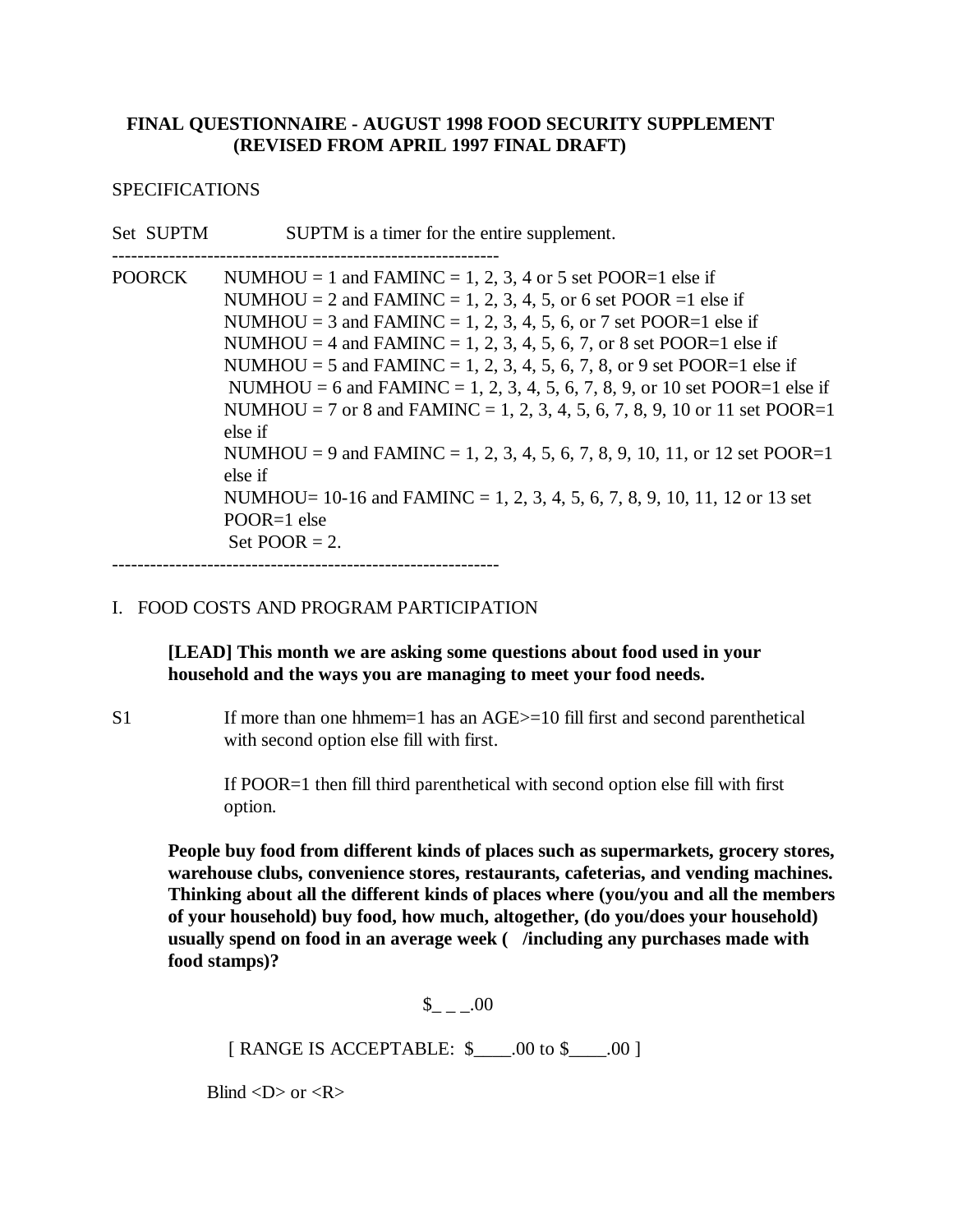**Item S1 makes the out variable called S1A1O**.

S2 **People do different things when they are running out of money for food in order to make their food or their food money go further.**

**In the last 12 months, since August of last year, did you ever run short of money and try to make your food or your food money go further?**

 <1> Yes (SKIP TO SP1)  $<$ 2 > No (SKIP to SP1CK)

Blind  $\langle D \rangle$  or  $\langle R \rangle$  skip to SP1

-------------------------------------------------------------

SP1CK If POOR=2 skip to SS1CK else ask SP1. -------------------------------------------------------------

SP1 If hhnum=1 fill with first option else fill with second.

**In the past 12 months, since August of last year, did(you/anyone in this household) get food stamp benefits that is, either food stamps or a food-stamp benefit card?**

<1> Yes (Ask SP2) <2> No (SKIP TO SP5CK)

Blind <D> or <R> skip to SP5CK

SP2 If hhnum=1 fill with first option else fill with second.

**In what month did (you/your household) last receive food stamp benefits?**

SP2M Month

 [If Month is July or August, ask Date. Otherwise, go to SP3]

Blind  $\langle D \rangle$  or  $\langle R \rangle$  (skip to SP3)

 $SP2D$  Day

 $<1-31>$ 

Blind  $\langle D \rangle$  or  $\langle R \rangle$ **Use SP2M and SP2D, not SP2.**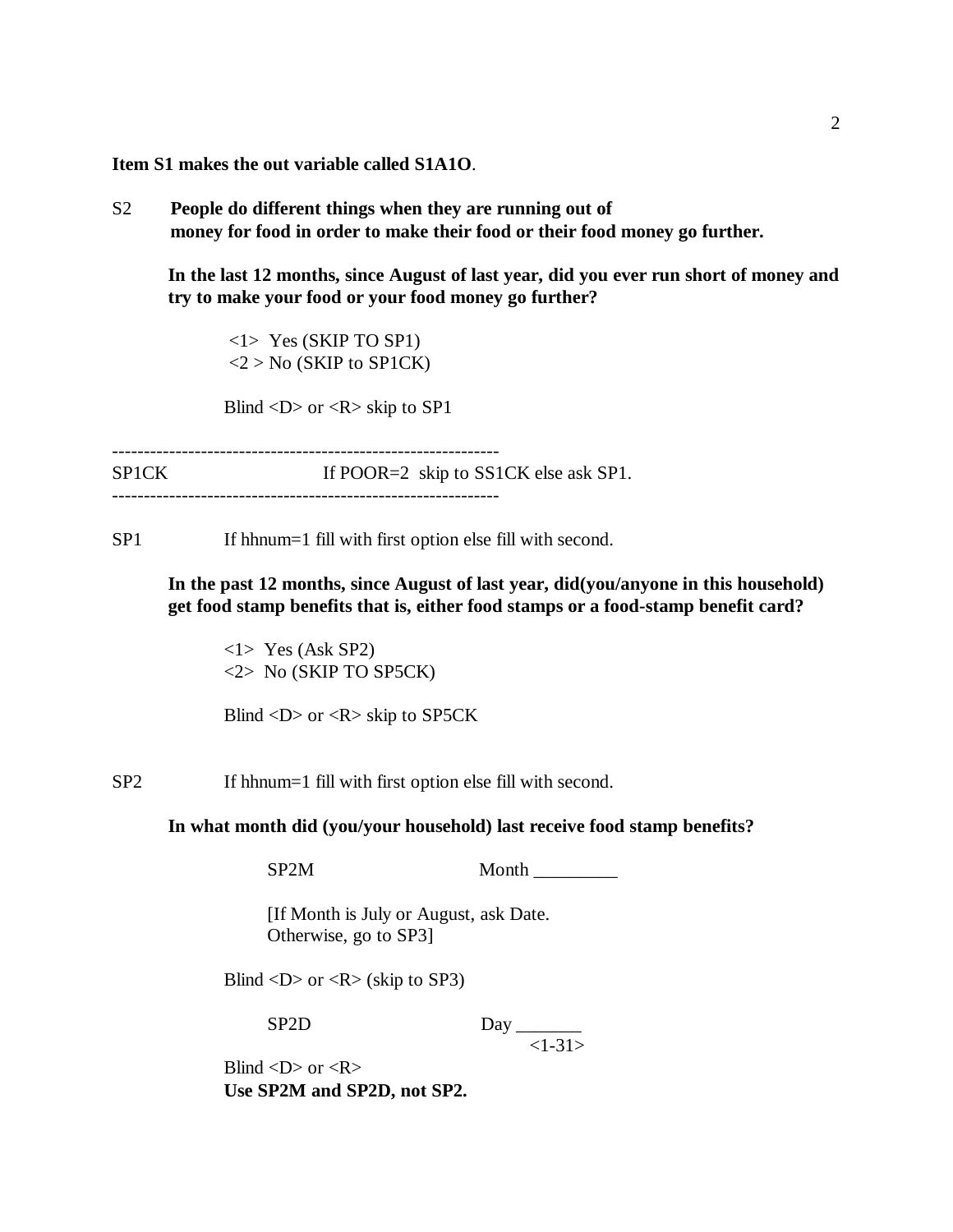## SP3 If hhnum=1 fill with first option else fill with second.

**How much did (you/your household) receive in (MONTH/ the last time you got food stamp benefits)?**

$$
- = 0.00
$$

Blind  $\langle D \rangle$  or  $\langle R \rangle$ 

SP4 **Does your household get its food stamp benefits as paper food stamps or as a plastic EBT benefit card?**

> <1> \_\_\_\_\_ paper food stamps <2> \_\_\_\_\_ plastic EBT benefit card

Blind  $\langle D \rangle$  or  $\langle R \rangle$ 

-------------------------------------------------------------

SP3CK Store entry in SP3O. If SP3O is between \$1.00 and \$700.00 go to SP5CK otherwise go to SP3RC.

-------------------------------------------------------------

SP3RC \*\*\*\*\*\*\*\*\*\*\*\*\*DO NOT ASK THE RESPONDENT\*\*\*\*\*\*\*\*\*\*\*\*\*

 AMOUNT RECEIVED RECORDED AS: (entry in SP3O) IS THIS ENTRY CORRECT?

> <1> YES (go to SP5CK)  $\langle 2 \rangle$  NO (go to SP3COR)

SP3COR \*\*\*\*\*\*\*\*\*\*DO NOT ASK THE RESPONDENT\*\*\*\*\*\*\*\*\*\*\*\*

INCORRECT ENTRY WAS RECORDED AS: (entry in SP3O) CORRECT ENTRY IS:

 $\frac{1}{2}$  \_ \_.00 (store entry in SP3O)

**Items SP3 through SP3COR go into making the out variable SP3O. This is the amount received in food stamp benefits.** 

-------------------------------------------------------------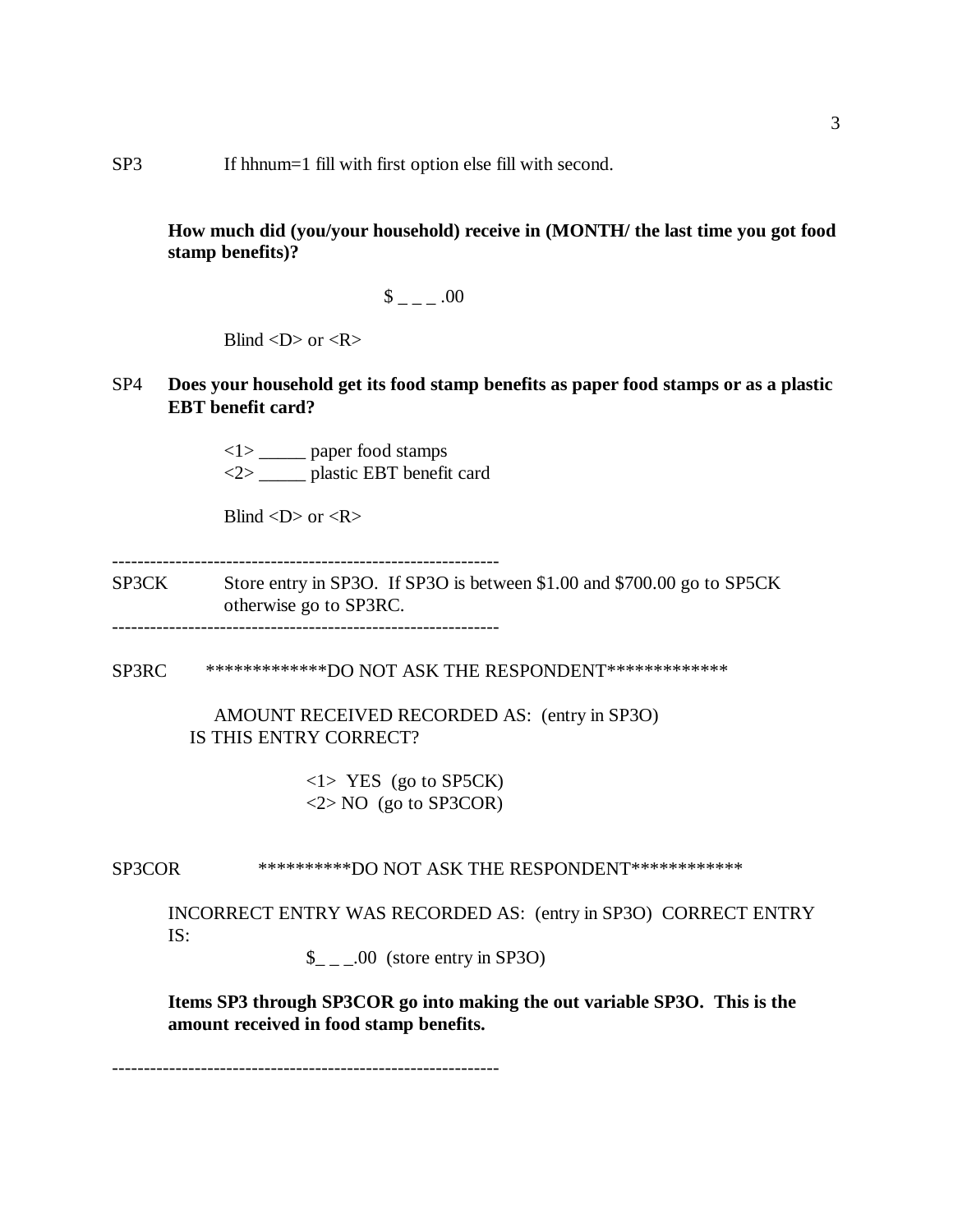# SP5CK IF HHMEM=1 and AGE IS 60 YEARS OLD OR OLDER of anyone in the household, ASK SP5 else skip to SP6CK.

-------------------------------------------------------------

SP5 If respondent is 60 or older fill with first option else fill with second option.

**During the past 30 days, did (you/ anyone in the household) receive free or reduced-cost meals for the elderly?**

<1> Yes <2> No

Blind  $\langle D \rangle$  or  $\langle R \rangle$ 

-------------------------------------------------------------

SP6CK If HHMEM=1 and AGE is 5 THROUGH 18 for anyone in the household ask SP6 else skip to SP8CK.

-------------------------------------------------------------

SP6 If only 1 child between 5 and 18 years old fill with "your child" else fill with second option.

**During the past 30 days, did (your child/ any children in the household between 5 and 18 years old) receive free or reduced-cost lunches at school?**

<1> Yes <2> No (skip to SP8CK)

Blind <D> or <R> skip to SP8CK

SP7 If only 1 child between 5 and 18 years old fill with "your child" else fill with second option.

**During the past 30 days, did (your child/any children in the household) receive free or reduced-cost breakfasts at school?**

<1> Yes <2> No

Blind  $\langle D \rangle$  or  $\langle R \rangle$ 

SP8CK If  $[(SEX=2 \text{ and } AGE \text{ is } 15 \text{ to } 45) \text{ OR } (AGE \text{ is } less \text{ than } 5)]$  and  $HHMEM=1$  then ask SP8 else skip to SS1CK.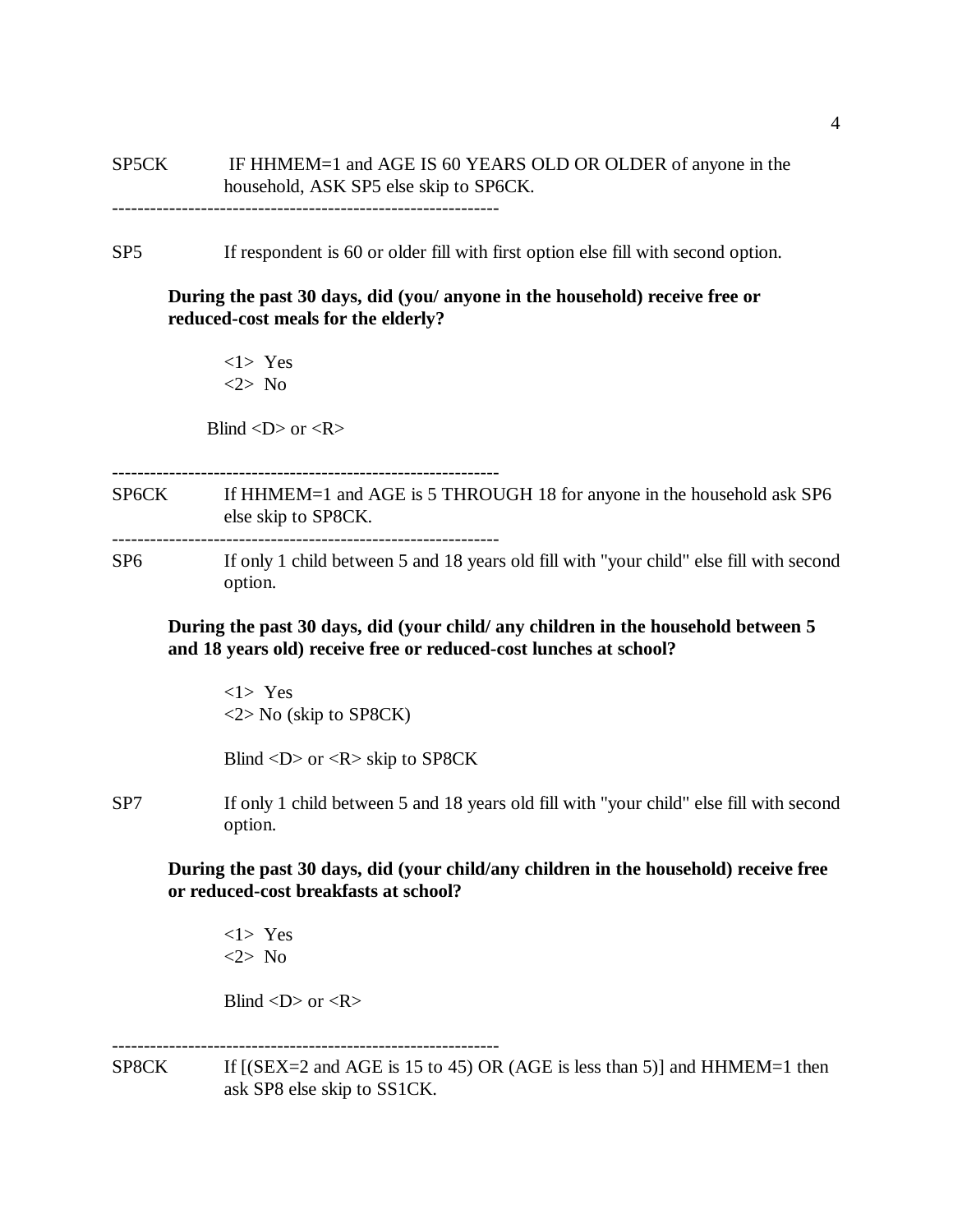-------------------------------------------------------------

SP8 If (SEX=2 and AGE=15-45) and (AGE<5) then fill second option else if (SEX=2 and AGE=15-45) and (no AGE<5) then fill first option else fill third option.

**During the past 30 days, did any (women/women or children/children) in this household get food through the WIC program?**

 <1> Yes  $\langle 2 \rangle$  No (skip to SS1CK)

Blind  $\langle D \rangle$  or  $\langle R \rangle$  (skip to SS1CK)

 $SP9$  If (SEX=2 and AGE=15-45) and (AGE<5) then fill second option else if (SEX=2 and AGE=15-45) and (no AGE<5) then fill first option else fill third option.

**How many (women/women or children/children) in the household got WIC foods?**

Number \_\_\_\_\_\_

Blind  $\langle D \rangle$  or  $\langle R \rangle$ 

-------------------------------------------------------------

II. FOOD SUFFICIENCY

-------------------------------------------------------------  $SS1CK$  If MISCK = 4 then ask SS1A else ask SS1. -------------------------------------------------------------

> **These next questions are about the food eaten in your household in the last 12 months, since August of last year, and whether you were able to afford the food you need.**

SS1 **Which one of these statements best describes the food eaten in your household in the last 12 months --enough of the kinds of food we want to eat, --enough, but not always the KINDS of food we want, --sometimes NOT ENOUGH to eat, or, --OFTEN not enough to eat?**

> <1> Enough of the kinds of food we want to eat (skip to SX1CK)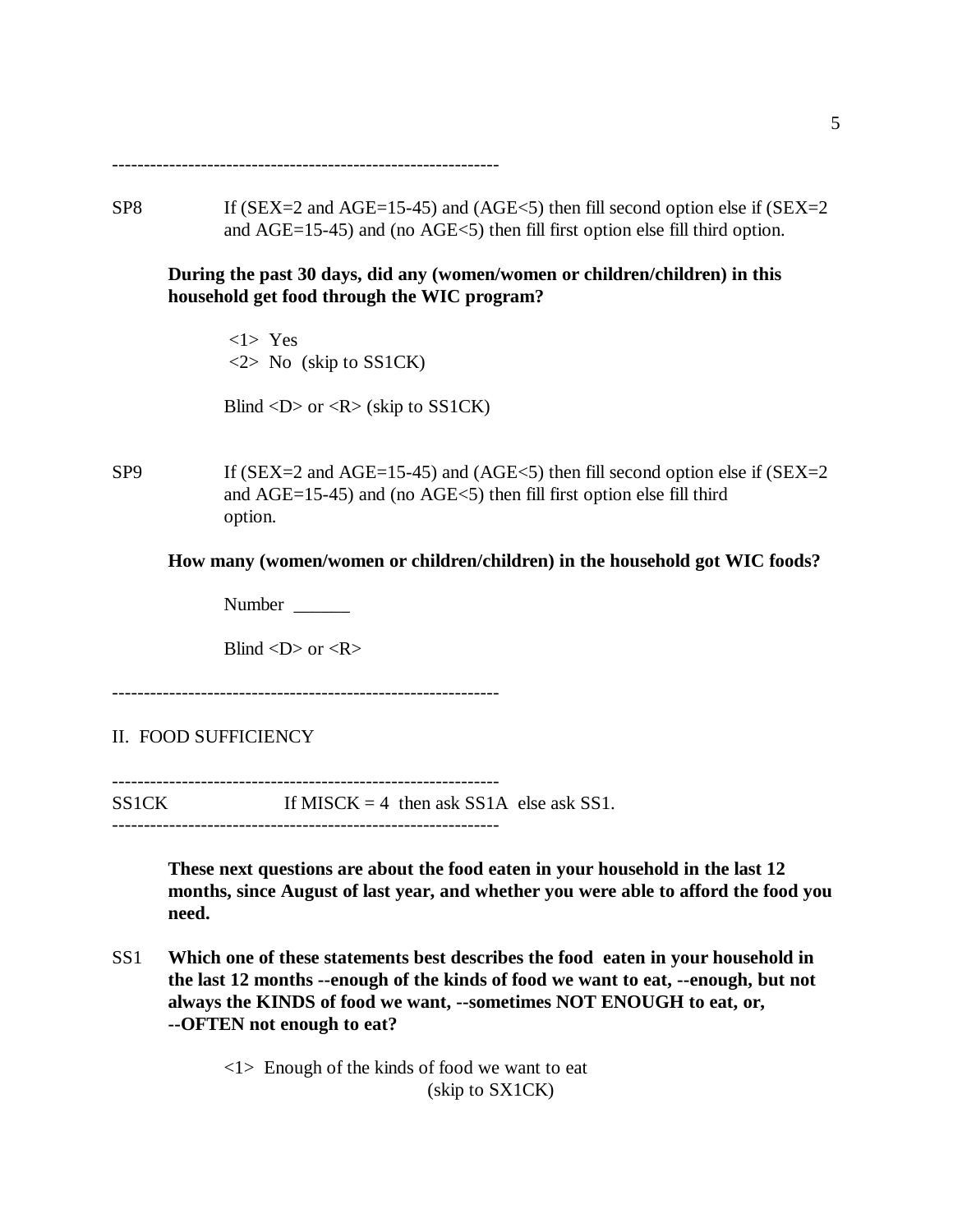- $\langle 2 \rangle$  Enough but not always the KINDS of food we want (skip to SS1B)
- <3> Sometimes NOT ENOUGH to eat (skip to SS1C)
- <4> OFTEN not enough to eat (skip to SS1C)

Blind  $\langle D \rangle$  or  $\langle R \rangle$  skip to SX1CK

SS1A If NUMHOU=1 and AGE>=18 then fill first option in each parenthetical else fill second option.

**Which one of these statements best describes the food situation in your household in the past 12 month --(I was/we were) satisfied with the food (I/we) ate, --sometimes (I/we) did not have the quality and variety of food that(I/we) wanted, --(I/we) worried that (I/we) might not have enough to eat, or --there were times when (I/we) did not have enough to eat.** 

- $\langle$ 1> Satisfied with the food (I/we) ate (skip to SX1CK)
- <2> Sometimes did not have the quality and variety of food that (I/we)wanted (skip to SS1B)
- $\langle 3 \rangle$  Worried that (I/we) might not have enough to eat (skip to SS1C)
- <4> There were times when (I/we) did not have enough to eat (SKIP TO SS1C)

Blind  $\langle D \rangle$  or  $\langle R \rangle$  skip to SX1CK

SS1B **Here are some reasons why people don't always have the quality or variety of food they want. For each one, please tell me if that is a reason why YOU don't always have the kinds of food you want to eat.**

READ LIST. MARK ALL THAT APPLY.

|                                     | YES | NΟ |
|-------------------------------------|-----|----|
| Not enough money for food           |     |    |
| Too hard to get to the store        |     |    |
| On a diet                           |     |    |
| Kinds of food we want not available |     |    |
| Good quality food not available     |     |    |

Blind  $\langle D \rangle$  or  $\langle R \rangle$  for each category All responses go to SX1CK

SS1C **Here are some reasons why people don't always have enough to eat. For each one, please tell me if that is a reason why YOU might not always have enough to eat.**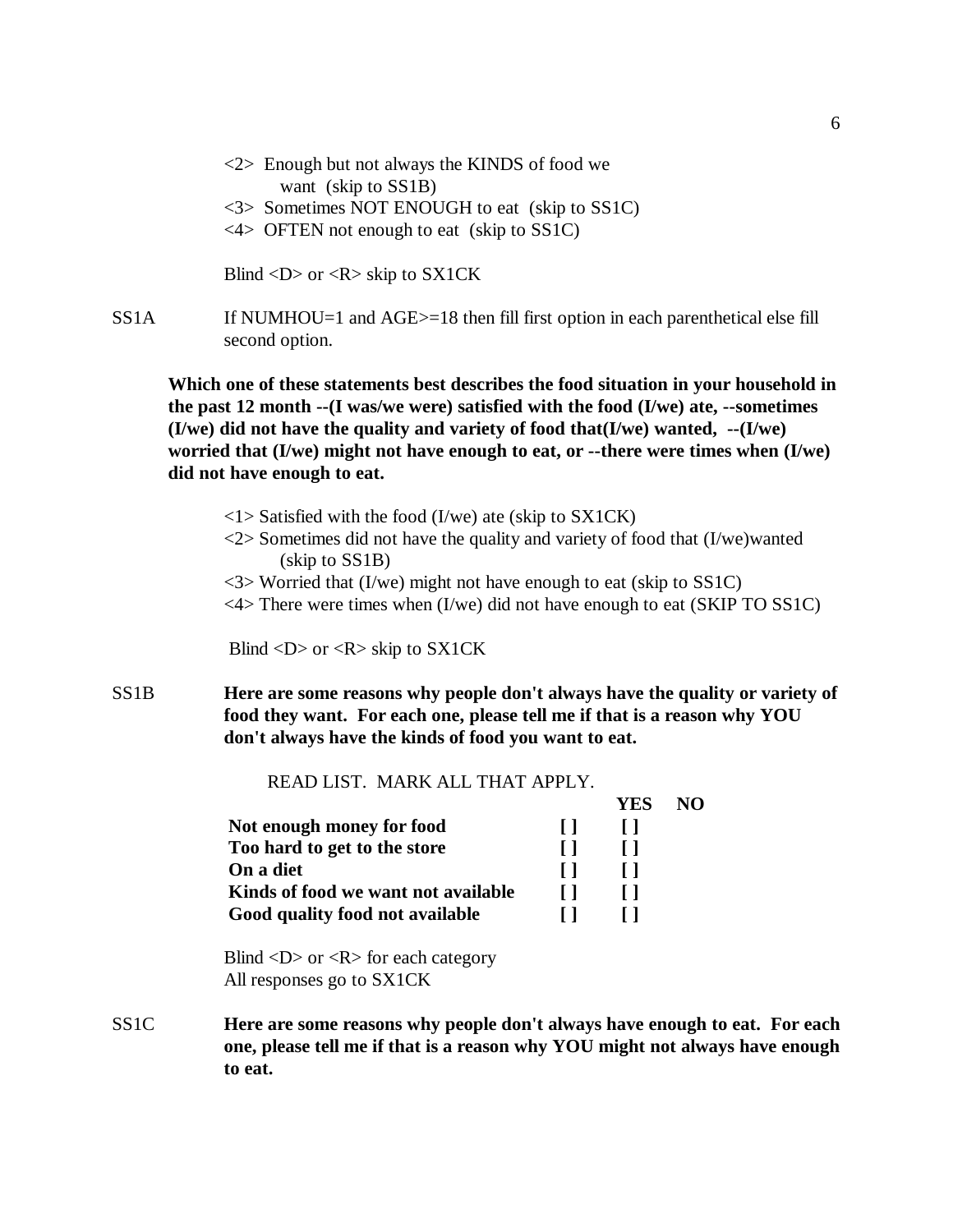# READ LIST. MARK ALL THAT APPLY.

|                              | YES. | NO |
|------------------------------|------|----|
| Not enough money for food    |      |    |
| Too hard to get to the store |      |    |
| On a diet                    |      |    |
| No working stove available   |      |    |
| Not able to cook or eat      |      |    |
| because of health problems   |      |    |
|                              |      |    |

Blind  $\langle D \rangle$  or  $\langle R \rangle$  for each category All responses go to SX1CK

-----------------------------------------------------

SX1CK If POOR=2 and  $(SS1=<1>or OR SS1A=<1>or OR SS1A=<2>or OR$ then skip to S3CK else continue to SS2.

SS2 If NUMHOU=1 and AGE>=18 then fill first option in parenthetical else fill second option.

 **Now I'm going to read you several statements that people have made about their food situation. For these statements, please tell me whether the statement was OFTEN true, SOMETIMES true, or NEVER true for (you/your household) in the last 12 months.**

**The first statement is "(I/We) worried whether (my/our) food would run out before (I/we) got money to buy more." Was that OFTEN true, SOMETIMES true, or NEVER true for (you/your household) in the last 12 months?**

<1> Often true <2> Sometimes true <3> Never true

Blind  $\langle D \rangle$  or  $\langle R \rangle$ 

- SS3 **"The food that (I/we) bought just didn't last, and (I/we) didn't have money to get more." Was that OFTEN, SOMETIMES or NEVER true for you in the last 12 months?**
	- <1> Often true
	- <2> Sometimes true
	- <3> Never true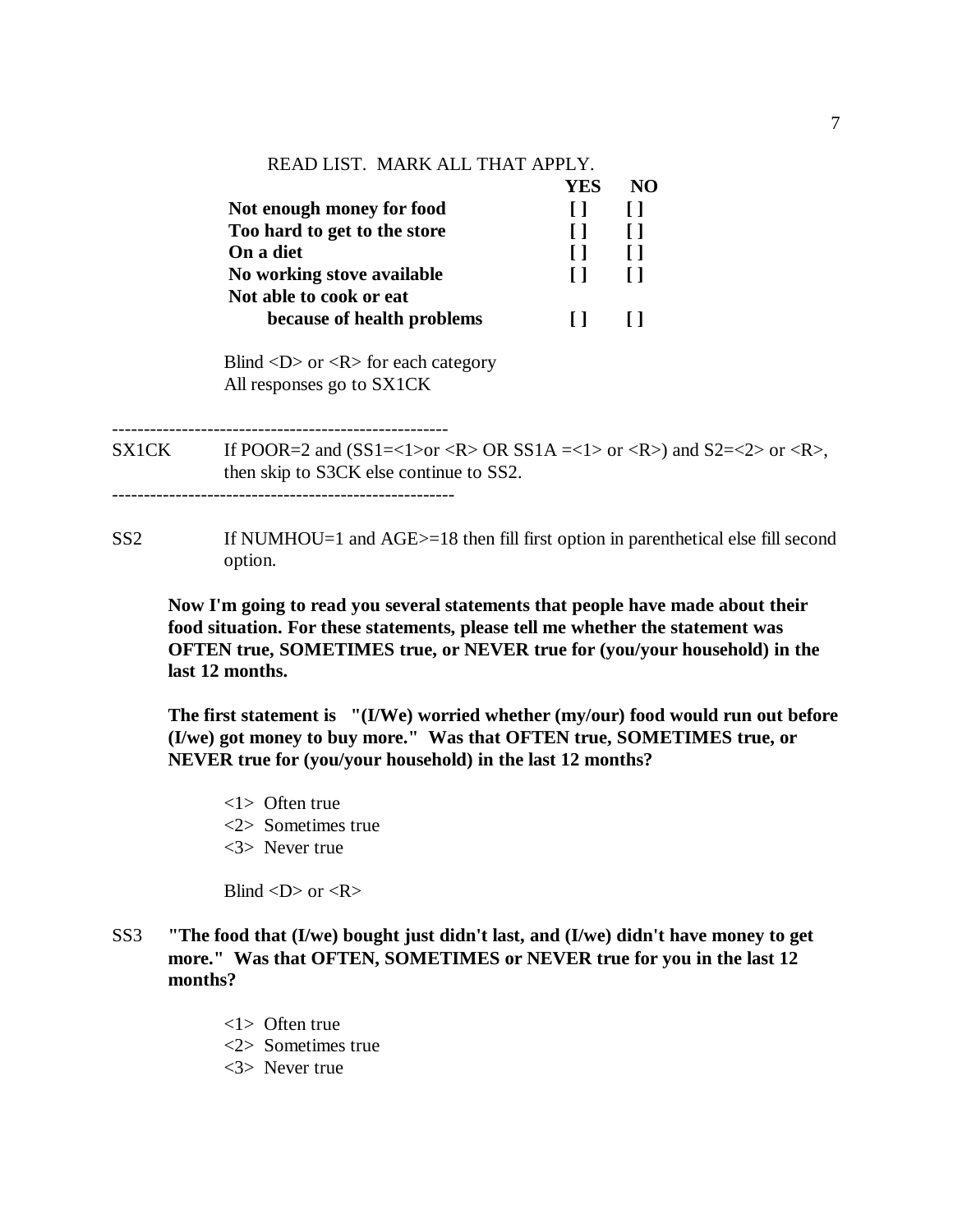Blind  $\langle D \rangle$  or  $\langle R \rangle$ 

- SS4 **"(I/we) couldn't afford to eat balanced meals." Was that often, sometimes or never true for you in the last 12 months?**
	- <1> Often true
	- <2> Sometimes true
	- <3> Never true

Blind  $\langle D \rangle$  or  $\langle R \rangle$ 

------------------------------------------------------------- SS5CK If any HHMEM=1 and AGE <= 17 in household ask SS5 else skip to SX2CK -------------------------------------------------------------

SS5 If only 1 HHMEM=1 and AGE>=18 in household fill first, second, and fourth parenthetical with first option else fill with second option.

> If only one person with  $AGE \leq 17$  then fill third parenthetical with first option else fill with second option.

**"(I/we) relied on only a few kinds of low-cost food to feed (my/our child/the children) because (I was/we were) running out of money to buy food. Was that often, sometimes or never true for you in the last 12 months?**

<1> Often true <2> Sometimes true <3> Never true

Blind  $\langle D \rangle$  or  $\langle R \rangle$ 

SS6 If only 1 HHMEM=1 and AGE>=18 in household fill first, second and fourth parenthetical with first option else fill with second option.

> If only one person with  $AGE \leq 17$  then fill third parenthetical with first option else fill with second option.

**"(I/we) couldn't feed (my/our child/the children) a balanced meal, because (I/we) couldn't afford that." Was that often, sometimes, or never true for you in the last 12 months?**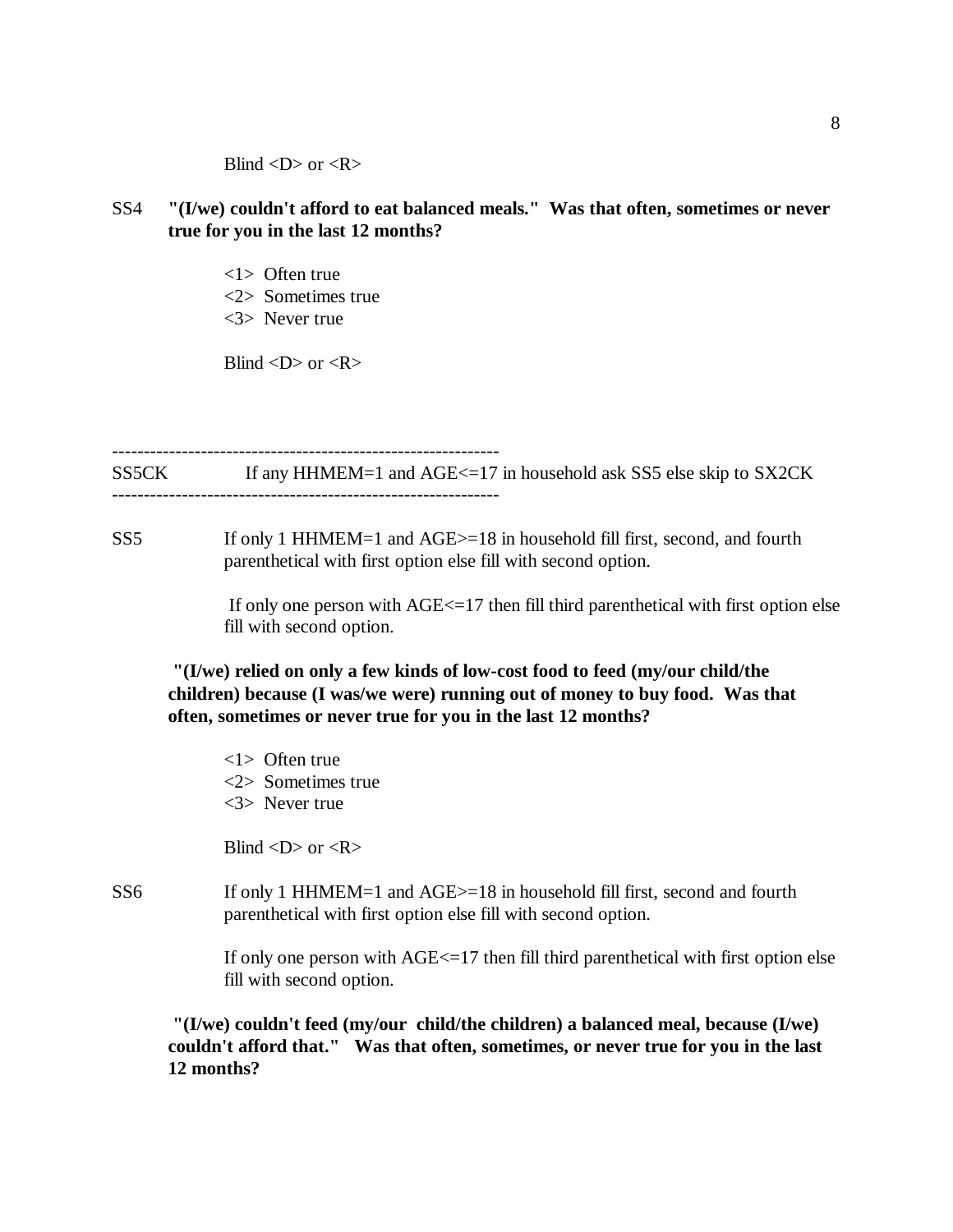<1> Often true <2> Sometimes true

<3> Never true

Blind  $\langle D \rangle$  or  $\langle R \rangle$ 

------------------------------------------------------------

SX2CK If  $(SS1 = <1> 0$  or  $<2> OR SS1A = <1> 0$  and  $(SS2 = <3> 0$ , or  $\langle R \rangle$  and SS3= $\langle 3 \rangle$ ,  $\langle D \rangle$ , or  $\langle R \rangle$  and SS4= $\langle 3 \rangle$ ,  $\langle D \rangle$ , or  $\langle R \rangle$  and SS5 =  $\langle 3 \rangle$ ,  $\langle D \rangle$ , or  $\langle R \rangle$  and  $SS6 = \langle 3 \rangle$ ,  $\langle D \rangle$ , or  $\langle R \rangle$  or blank) then skip to SC1 else go to SH1CK1. ------------------------------------------------------------

------------------------------------------------------------ SH1CK1 If MISCK = 8 then skip to SH1CK3 else continue to SH1CK2. ------------------------------------------------------------ ------------------------------------------------------------  $SHICK2$  If any HHMEM=1 and  $AGE \le 17$  in household, ask SH1 else skip to SH2. ------------------------------------------------------------ ------------------------------------------------------------ SH1CK3 If any HHMEM=1 and AGE <=17 in household, ask SH1A else skip to SH2A. -------------------------------------------------------------

SH1 If only 1 HHMEM=1 and AGE $>=$ 18 in household fill first and third parenthetical with first option else fill with second option.

> If only one person with AGE<=17 then fill second parenthetical with first option else fill with second option.

 **"(My/Our) child was/The children were) not eating enough because (I/we) just couldn't afford enough food." Was that often, sometimes or never true for you in the last 12 months?**

- <1> Often true
- <2> Sometimes true
- <3> Never true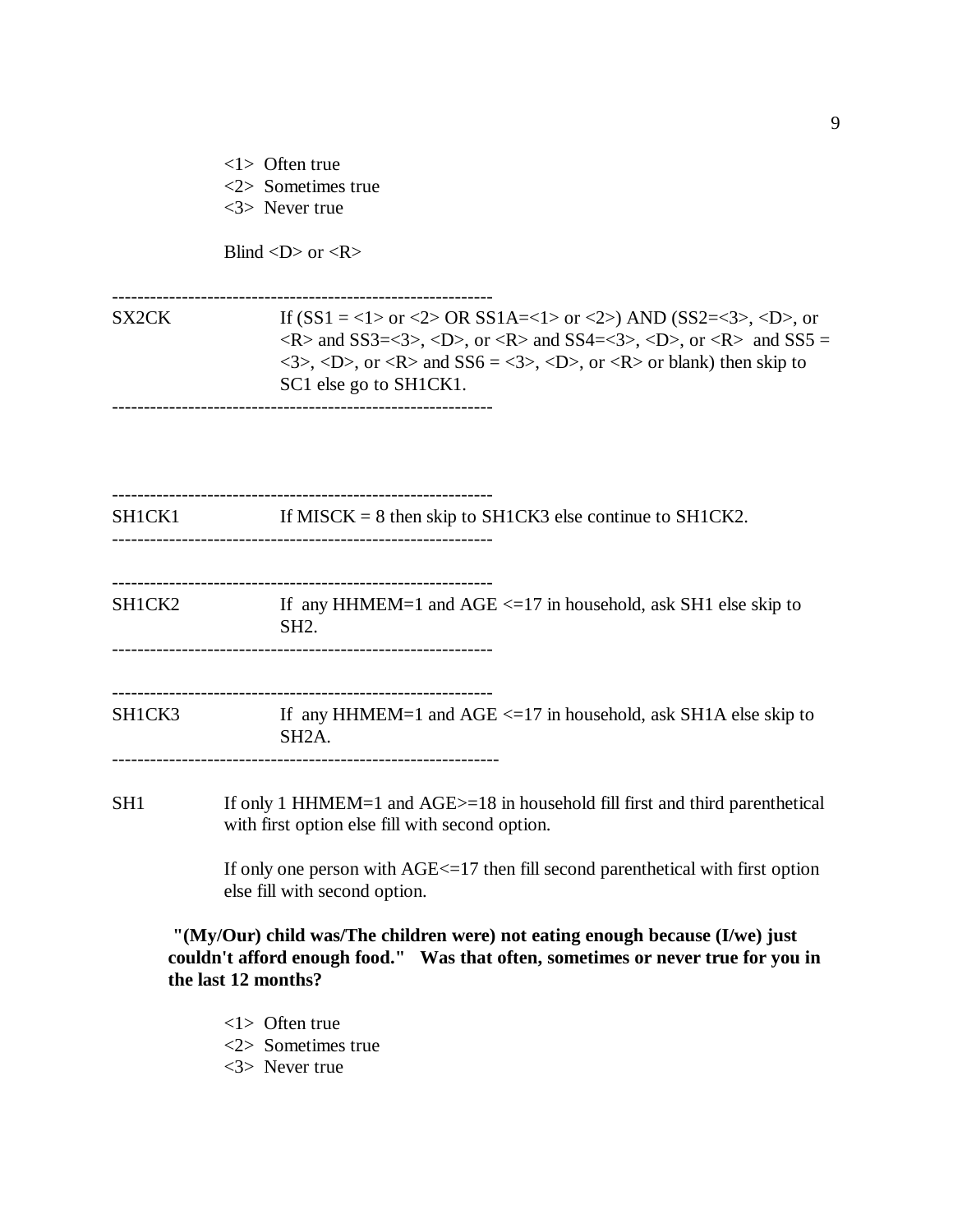Blind  $\langle D \rangle$  or  $\langle R \rangle$ All responses go to SH2

SH1A If HHMEM=1 with AGE <= 17 then fill first and third parentheticals with first option else fill with NAME of HHMEM with AGE<=17 AND with birth date nearest to current date among all HHMEM with AGE<=17.

> If HHMEM=1 and AGE>=18 in household fill second and fourth parenthetical with first option else fill with second option.

**( /This next question asks about a particular child living in the household-that would be CHILD'S NAME).** 

**In the last 12 months, was this statement often, sometimes, or never true for you: "(My/our child/NAME) was not eating enough because (I/we) just couldn't afford enough food"?** 

<1> Often true <2> Sometimes true <3> Never true

Blind  $\langle D \rangle$  or  $\langle R \rangle$ 

SH2A **In the last 12 months, since August of last year, did you ever cut the size of your meals or skip meals because there wasn't enough money for food?**

> <1> Yes  $<$ 2 > No (SKIP TO SH3)

Blind  $\langle D \rangle$  or  $\langle R \rangle$  skip to SH3

## SHF2A **How often did this happen--almost every month, some months but not every month, or in only 1 or 2 months**?

<1> Almost every month <2> Some months but not every month  $<$ 3 > Only 1 or 2 months

Blind  $\langle D \rangle$  or  $\langle R \rangle$ All responses go to SH3

SH2 If only 1 HHMEM=1 and AGE>=18 in household fill parenthetical with first option else fill with second option.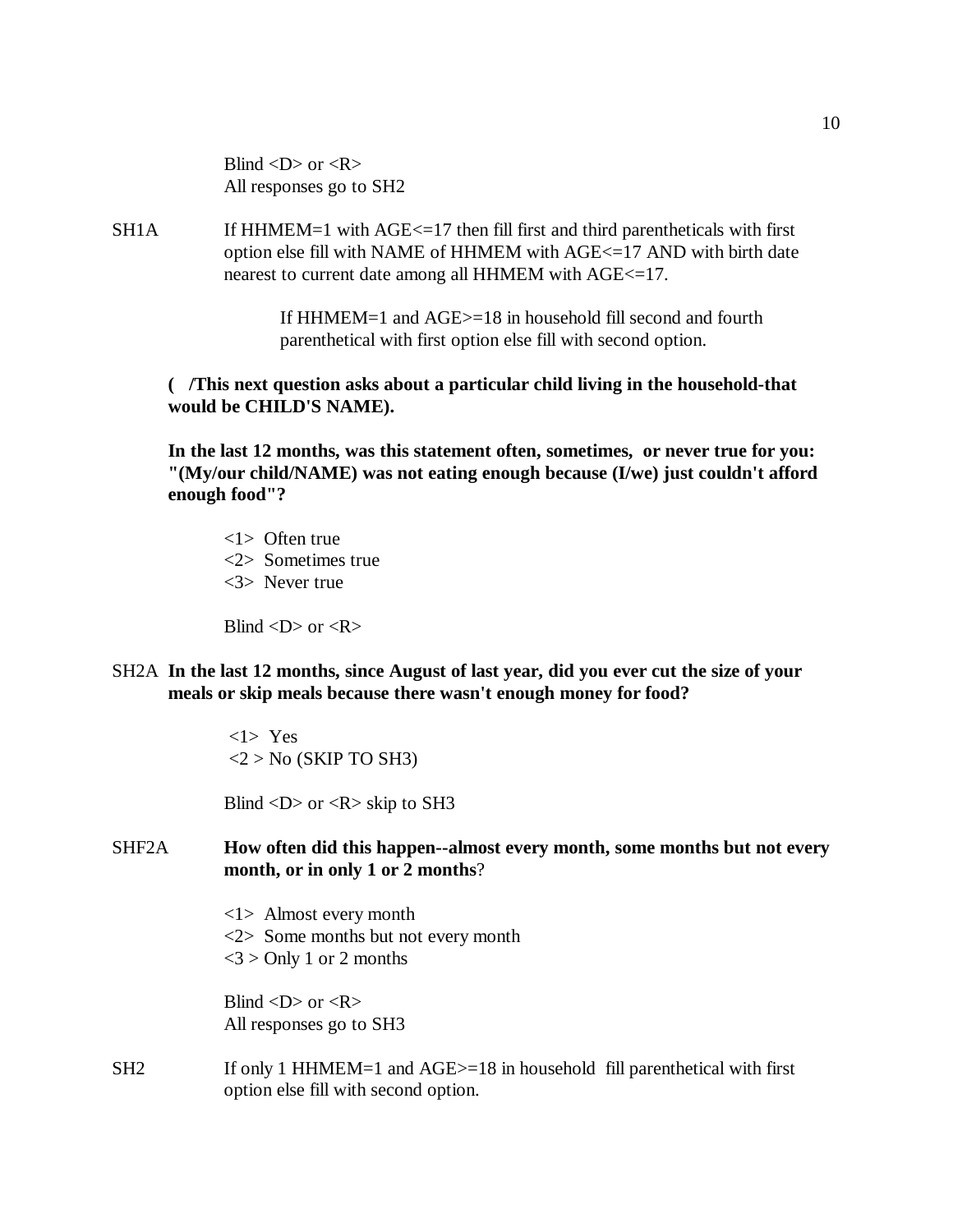**In the last 12 months, did (you/ you or other adults in your household) ever cut the size of your meals or skip meals because there wasn't enough money for food?**

<1> Yes <2> No (SKIP TO SH3)

Blind  $\langle D \rangle$  or  $\langle R \rangle$  skip to SH3

## SHF2 **How often did this happen--almost every month, some months but not every month, or in only 1 or 2 months?**

<1> Almost every month <2> Some months but not every month <3> Only 1 or 2 months

Blind  $\langle D \rangle$  or  $\langle R \rangle$ 

SHM2 If only 1 HHMEM=1 and AGE>=18 in household fill parenthetical with first option else fill with second option.

**Now think about the last 30 days. During that time did (you/ you or other adults in your household) ever cut the size of your meals or skip meals because there wasn't enough money for food?**

<1> Yes <2> No (SKIP TO SH3)

Blind  $\langle D \rangle$  or  $\langle R \rangle$  skip to SH3

SHMF2 **How many days did this happen in the last 30 days?**

$$
\frac{1}{1-30} \text{days}
$$

Blind  $\langle D \rangle$  or  $\langle R \rangle$ All responses go to SH3

SH3 **In the last 12 months, did you ever eat less than you felt you should because there wasn't enough money for food?**

> <1> Yes  $\langle 2 \rangle$  No (SKIP TO SH4)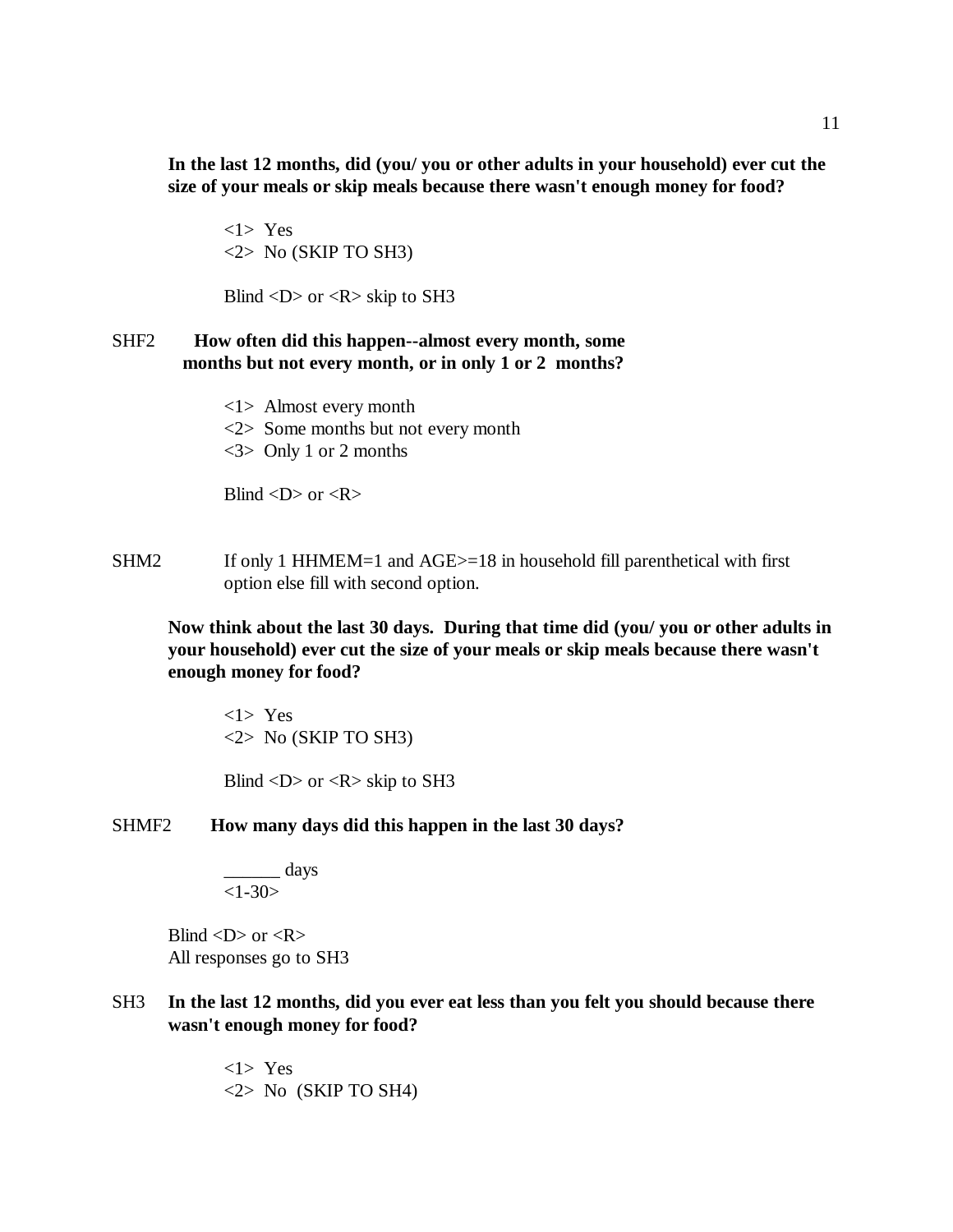Blind  $\langle D \rangle$  or  $\langle R \rangle$  skip to SH4

## SHF3 **How often did this happen--almost every month, some months but not every month, or in only 1 or 2 months?**

- <1> Almost every month
- <2> Some months but not every month
- <3> Only 1 or 2 months

Blind  $\langle D \rangle$  or  $\langle R \rangle$ 

#### SHM3 **Did this happen in the last 30 days?**

<1> Yes  $\langle 2 \rangle$  No (SKIP TO SH4)

Blind  $\langle D \rangle$  or  $\langle R \rangle$  skip to SH4

SHMF3 **In the last 30 days, how many days did you eat less than you felt you should because there wasn't enough money to buy food?**

> \_\_\_\_\_\_ number of days  $<1-30>$

Blind  $\langle D \rangle$  or  $\langle R \rangle$ 

SH4 **In the last 12 months, since August of last year, were you ever hungry but didn't eat because you couldn't afford enough food?**

> <1> Yes  $\langle 2 \rangle$  No (SKIP TO SH5)

Blind  $\langle D \rangle$  or  $\langle R \rangle$  skip to SH5

## SHF4 **How often did this happen--almost every month, some months but not every month, or in only 1 or 2 months?**

<1> Almost every month <2> Some months but not every month <3> Only 1 or 2 months

Blind  $\langle D \rangle$  or  $\langle R \rangle$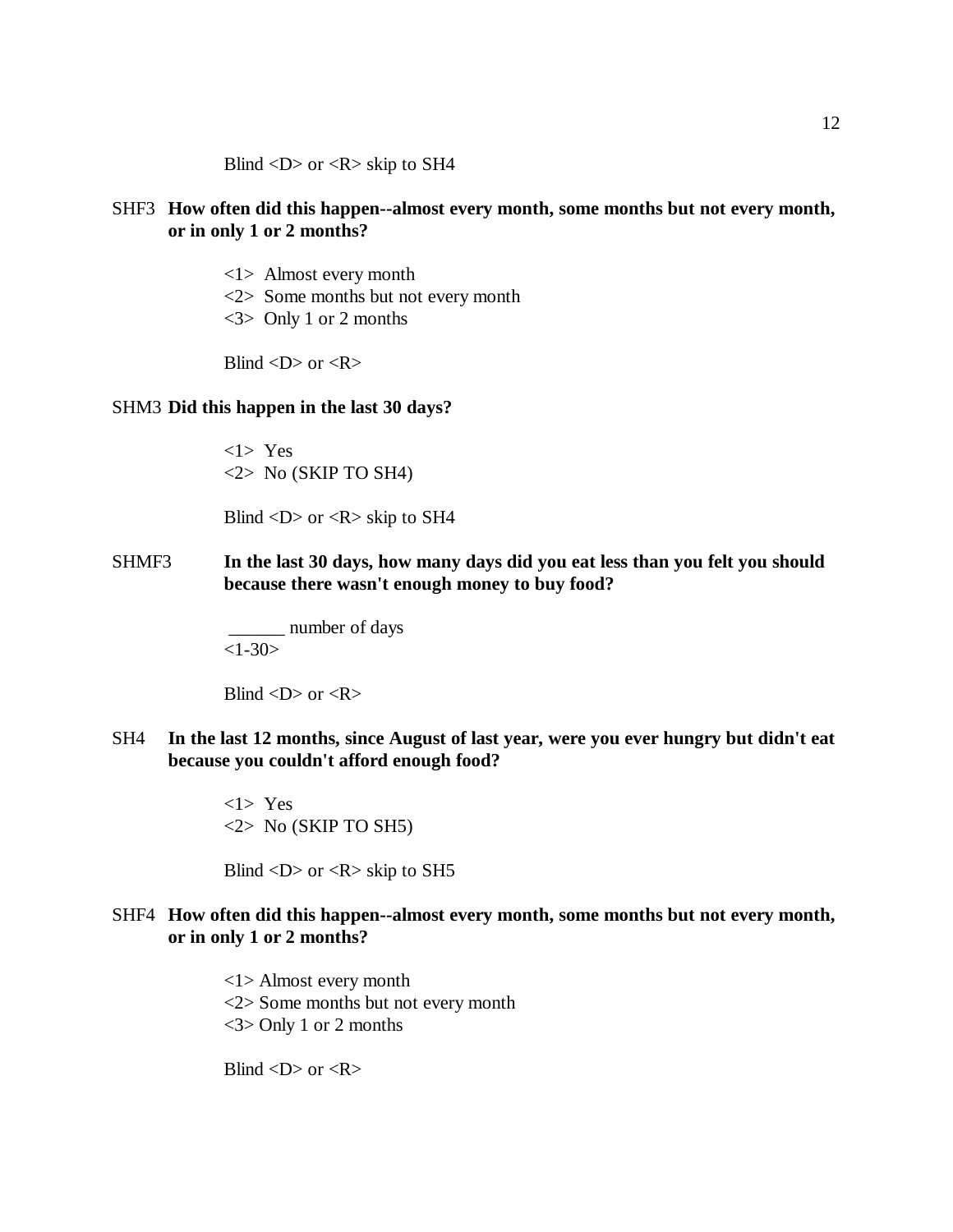#### SHM4 **Did this happen in the last 30 days?**

 $<1>Yes$ <2> No (SKIP TO SH5)

Blind  $\langle D \rangle$  or  $\langle R \rangle$  skip to SH5

## SHMF4 **In the last 30 days, how many days were you hungry but didn't eat because you couldn't afford enough food?**

 \_\_\_\_\_ number of days  $<1-30>$ 

Blind  $\langle D \rangle$  or  $\langle R \rangle$ 

## SH5 **In the last 12 months, did you lose weight because you didn't have enough money for food?**

<1> Yes <2> No (SKIP TO SX3CK)

Blind  $\langle D \rangle$  or  $\langle R \rangle$  skip to SX3CK

#### SHM5 **Did this happen in the last 30 days?**

<1> Yes <2> No

Blind  $\langle D \rangle$  or  $\langle R \rangle$ 

----------------------------------------------------------------- SX3CK If  $(SH1=<3>$ ,  $< D>$ ,  $< R>$ , or blank OR  $SH1A=<3>$ ,  $< D>$ ,  $< R>$  or blank) AND (SH2=<2>, <D>, or <R> OR SH2A=<2>, <D>, or <R>) AND  $(SH3=<2>, , or AND SH4=<2>, , or AND SH5=<2>,$  $\langle D \rangle$ , or  $\langle R \rangle$  then skip to SC1 else continue to SSH1CK. ----------------------------------------------------------------- -----------------------------------------------------------------  $SSH1CK$  If MISCK = 8 then ask SSH1A else ask SSH1. ----------------------------------------------------------------

SSH1 If only 1 HHMEM=1 and AGE > = 18 in household fill parenthetical with first option else fill with second option.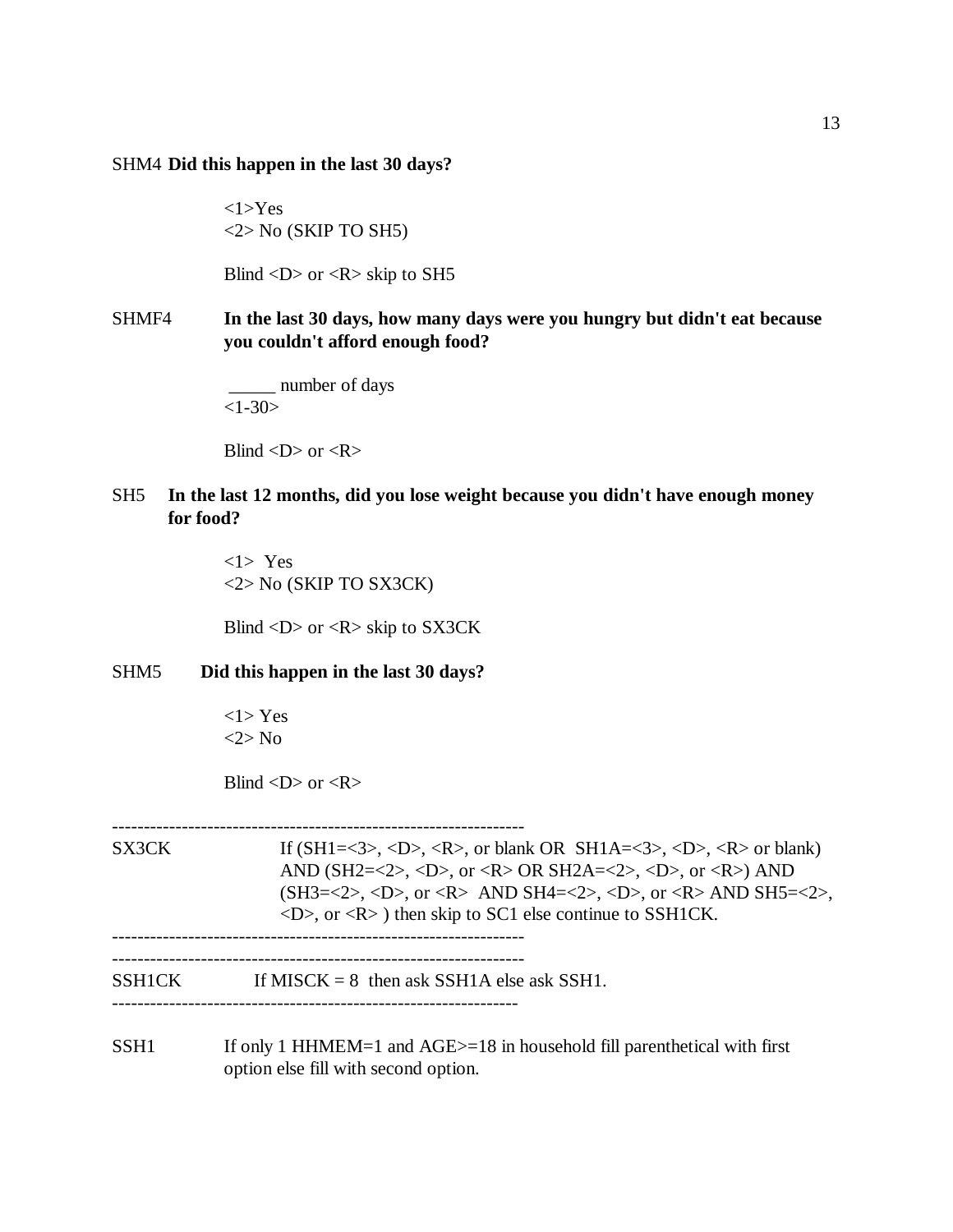**In the last 12 months, since last August, did (you/ you or other adults in your household) ever not eat for a whole day because there wasn't enough money for food?**

<1> Yes <2> No (SKIP TO SSH2CK)

Blind <D> or <R> skip to SSH2CK

## SSHF1 **How often did this happen--almost every month, some months but not every month, or in only 1 or 2 months?**

<1> Almost every month <2> Some months but not every month <3> Only 1 or 2 months

Blind  $\langle D \rangle$  or  $\langle R \rangle$ 

SSHM1 If only 1 HHMEM=1 and AGE>=18 in household fill with first option else fill with second option.

**Now think about the last 30 days. During that time did (you/ you or other adults in your household) ever not eat for a whole day because there wasn't enough money for food?**

<1> Yes <2> No (SKIP TO SSH2CK)

Blind <D> or <R> skip to SSH2CK

## SSHMF1 **How many times did this happen in the last 30 days?**

\_\_\_\_\_\_ times  $<1 - 30$ 

--------------------------------------------------

Blind  $\langle D \rangle$  or  $\langle R \rangle$ All responses go to SSH2CK

SSH2CK If HHMEM=1 and AGE<=17 of anyone in the household go to SSH2 else skip to SC1. --------------------------------------------------

14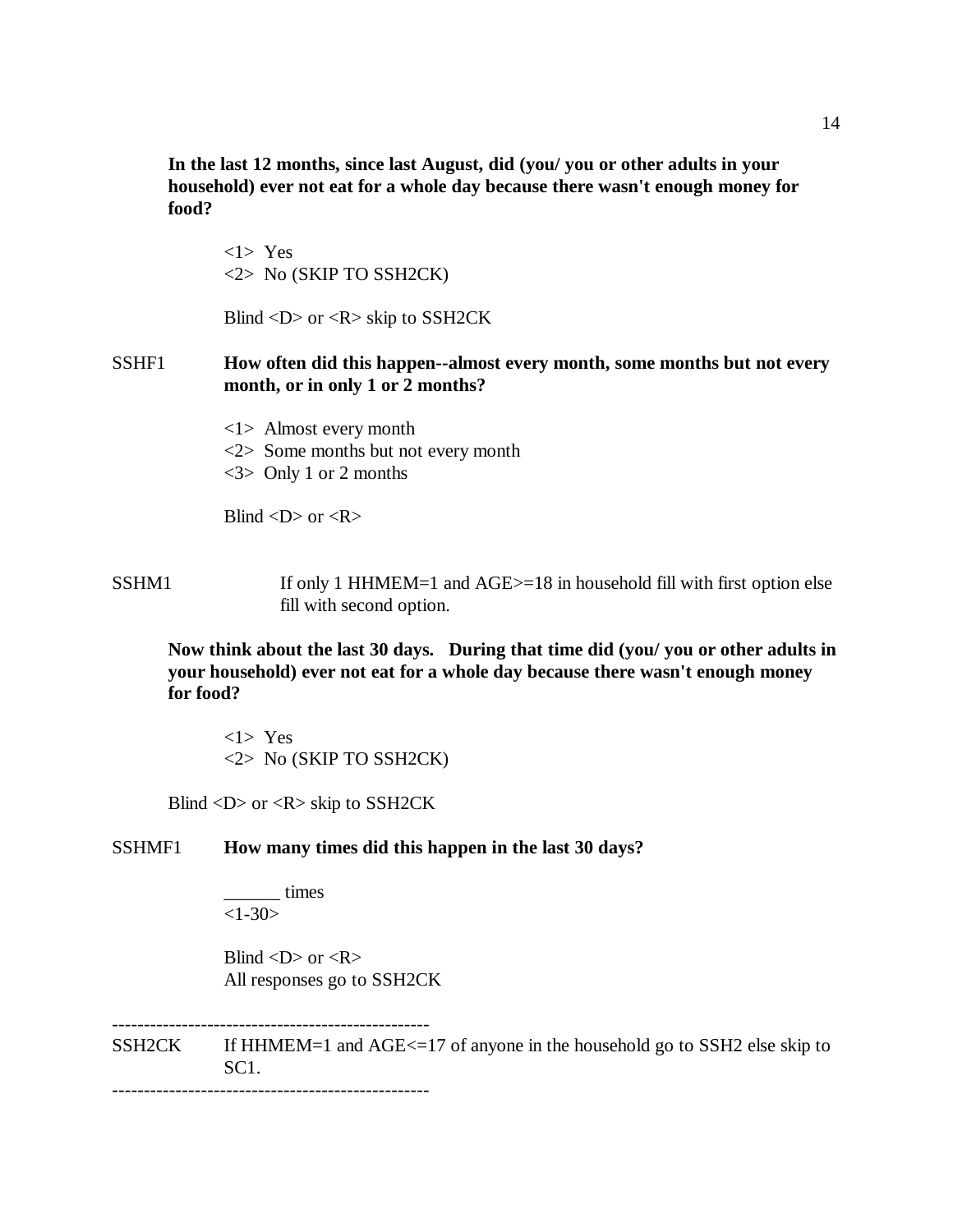SSH2 If only one person with AGE  $\leq$  17 then fill with first option else fill with second option.

**The next questions are about (your child/ children living in the household who are under 18 years old).**

**In the last 12 months, since August of last year, did you ever cut the size of (your child's/ any of the children)'s meals because there wasn't enough money for food?**

<1> Yes <2> No (SKIP TO SSH3)

Blind  $\langle D \rangle$  or  $\langle R \rangle$  skip to SSH3

## SSHF2 **How often did this happen - almost every month, some months but not every month, or in only 1 or 2 months?**

- <1> Almost every month
- <2> Some months but not every month
- <3> Only 1 or 2 months

Blind  $\langle D \rangle$  or  $\langle R \rangle$ 

## SSHM2 **Did this happen in the last 30 days?**

<1> Yes <2> No (SKIP TO SSH3)

Blind  $\langle D \rangle$  or  $\langle R \rangle$  skip to SSH3

SSHMF2 If only one person with AGE <= 17 then fill with first option else fill with second option.

**In the last 30 days, how many days did you cut the size of (your child's/the children's) meals because there wasn't enough money for food?**

\_\_\_\_\_\_ days  $<1-30>$ 

Blind  $\langle D \rangle$  or  $\langle R \rangle$ All responses go to SSH3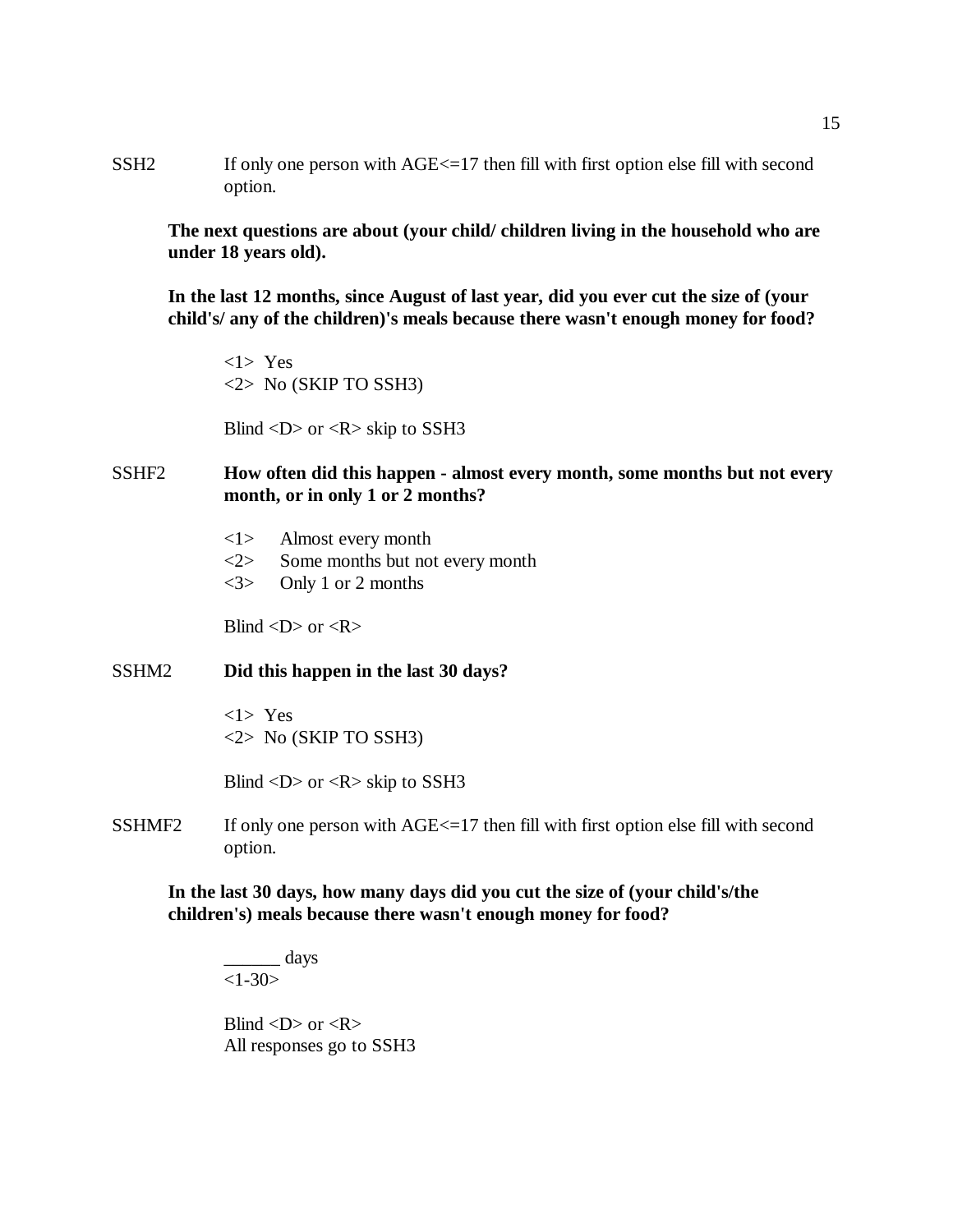SSH3 If only one person with AGE  $\le$  17 then fill with first option else fill with second option.

**In the last 12 months, (was your child/were the children) ever hungry but you just couldn't afford more food?**

<1> Yes <2> No (SKIP TO SSH4)

Blind  $\langle D \rangle$  or  $\langle R \rangle$  skip to SSH4

SSHM3 **Did this happen in the last 30 days?**

<1> Yes <2> No (SKIP TO SSH4)

Blind  $\langle D \rangle$  or  $\langle R \rangle$  skip to SSH4

SSHMF3 If only one person with AGE <= 17 then fill with first option else fill with second option.

## **In the last 30 days, how many days (was your child/ were the children) hungry but you just couldn't afford more food?**

 \_\_\_\_\_\_ number of days  $<1-30>$ 

Blind  $\langle D \rangle$  or  $\langle R \rangle$ 

SSH4 If only one person with AGE <= 17 then fill with first option else fill with second option.

**In the last 12 months, did (your child/ any of the children) ever skip a meal because there wasn't enough money for food?**

<1> Yes <2> No (SKIP TO SSH5)

Blind  $\langle D \rangle$  or  $\langle R \rangle$  skip to SSH5

SSHF4 **How often did this happen--almost every month, some months but not every month, or in only 1 or 2 months?**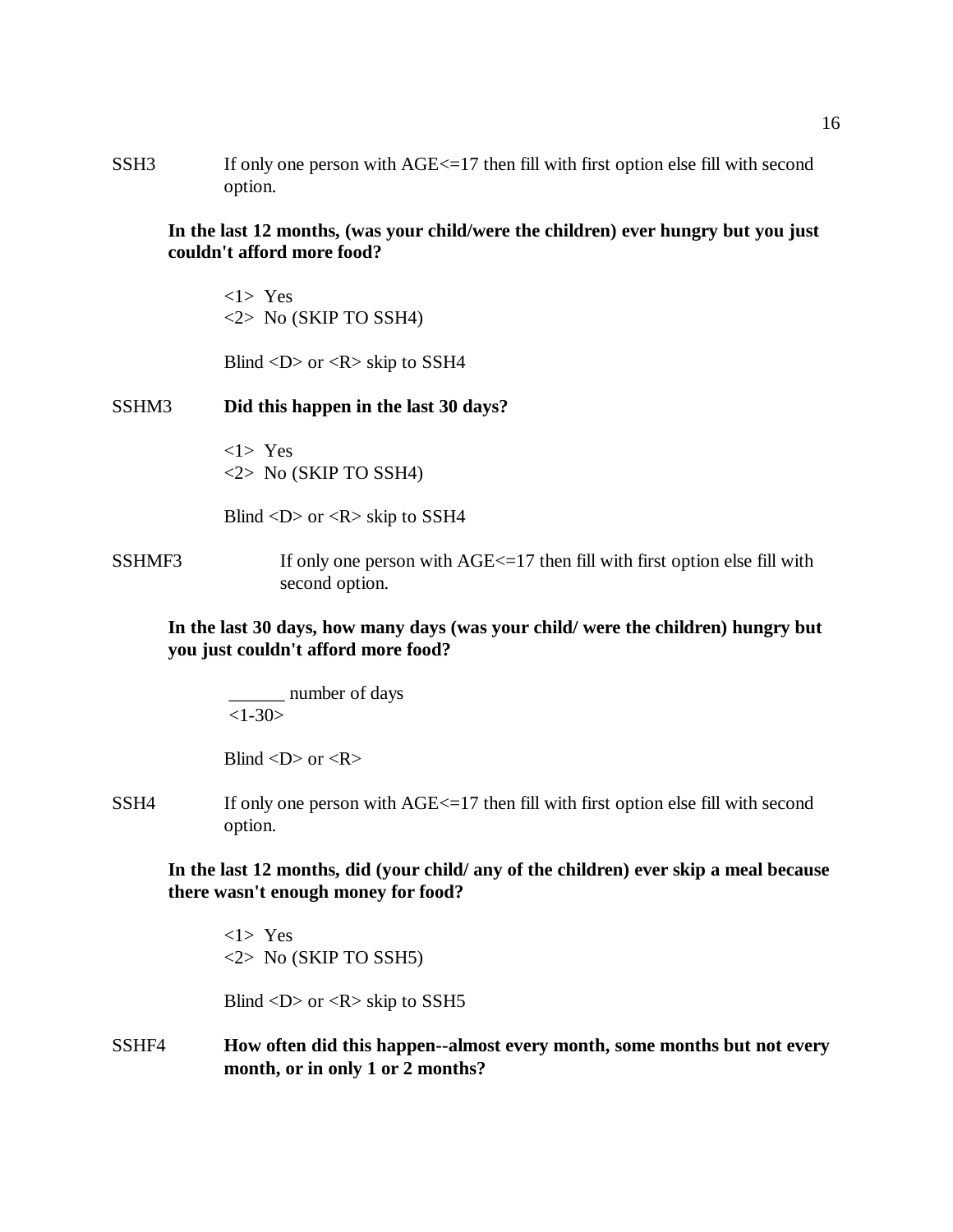<1> Almost every month <2> Some months but not every month <3> Only 1 or 2 months

Blind  $\langle D \rangle$  or  $\langle R \rangle$ 

SSHM4 If only one person with AGE <= 17 then fill with first option else fill with second option.

**Now think about the last 30 days. Did (your child/ the children) ever skip a meal during that time because there wasn't enough money for food?**

<1> Yes <2> No (SKIP TO SSH5)

Blind  $\langle D \rangle$  or  $\langle R \rangle$  skip to SSH5

SSHMF4 **How many days did this happen in the last 30 days?**

 $\frac{\text{days}}{\text{days}}$  $<1-30>$ Blind  $\langle D \rangle$  or  $\langle R \rangle$ All responses go to SSH5

SSH5 If only one person with AGE <= 17 then fill with first option else fill with second option.

**In the last 12 months, since August of last year, did (your child/ any of the children) ever not eat for a whole day because there wasn't enough money for food?**

<1> Yes  $\langle 2 \rangle$  No (SKIP TO SC1)

Blind  $\langle D \rangle$  or  $\langle R \rangle$  skip to SC1

## SSHM5 **Did this happen in the last 30 days?**

<1> Yes  $<$ 2 > No

Blind  $\langle D \rangle$  or  $\langle R \rangle$ All responses go to SC1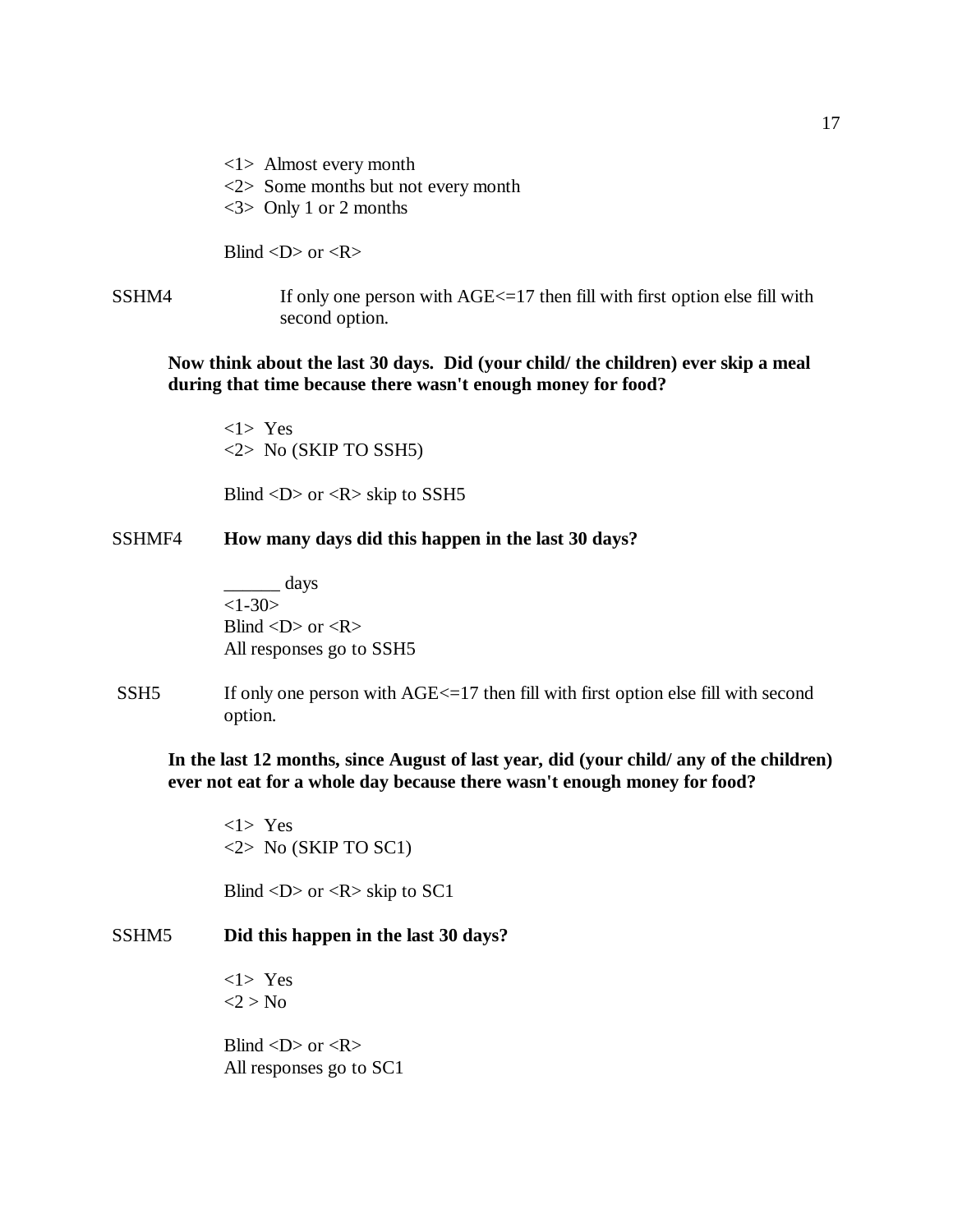SSH1A **In the last 12 months, since last August, did you ever not eat for a whole day because there wasn't enough money for food?**

> <1> Yes <2> No (SKIP TO SSH2ACK)

Blind <D> or <R> skip to SSH2ACK

## SSHF1A **How often did this happen--almost every month, some months but not every month, or in only 1 or 2 months?**

<1> Almost every month <2> Some months but not every month <3> Only 1 or 2 months

Blind  $\langle D \rangle$  or  $\langle R \rangle$ 

---------------------------------------------------------

SSH2ACK If HHMEM=1 and AGE<=17 of anyone in the household go to SSH2A else skip to SC1. --------------------------------------------------------

SSH2A If only one person with AGE<=17 then fill with first option else fill with NAME of HHMEM with AGE<=17 AND with birthday nearest to current date among all HHMEM with AGE $\le$ =17.

 **( /The next questions ask about a particular child living in the household; that is CHILD'S NAME).**

**In the last 12 months, was (your child/NAME) ever hungry but you just couldn't afford more food?**

<1> Yes <2> No (SKIP to SSH3A)

Blind  $\langle D \rangle$  or  $\langle R \rangle$  skip to SSH3A

SSH3A **In the last 12 months, since August of last year, did you ever cut the size of (your child's/NAME's) meals because there wasn't enough money for food?**

<1> Yes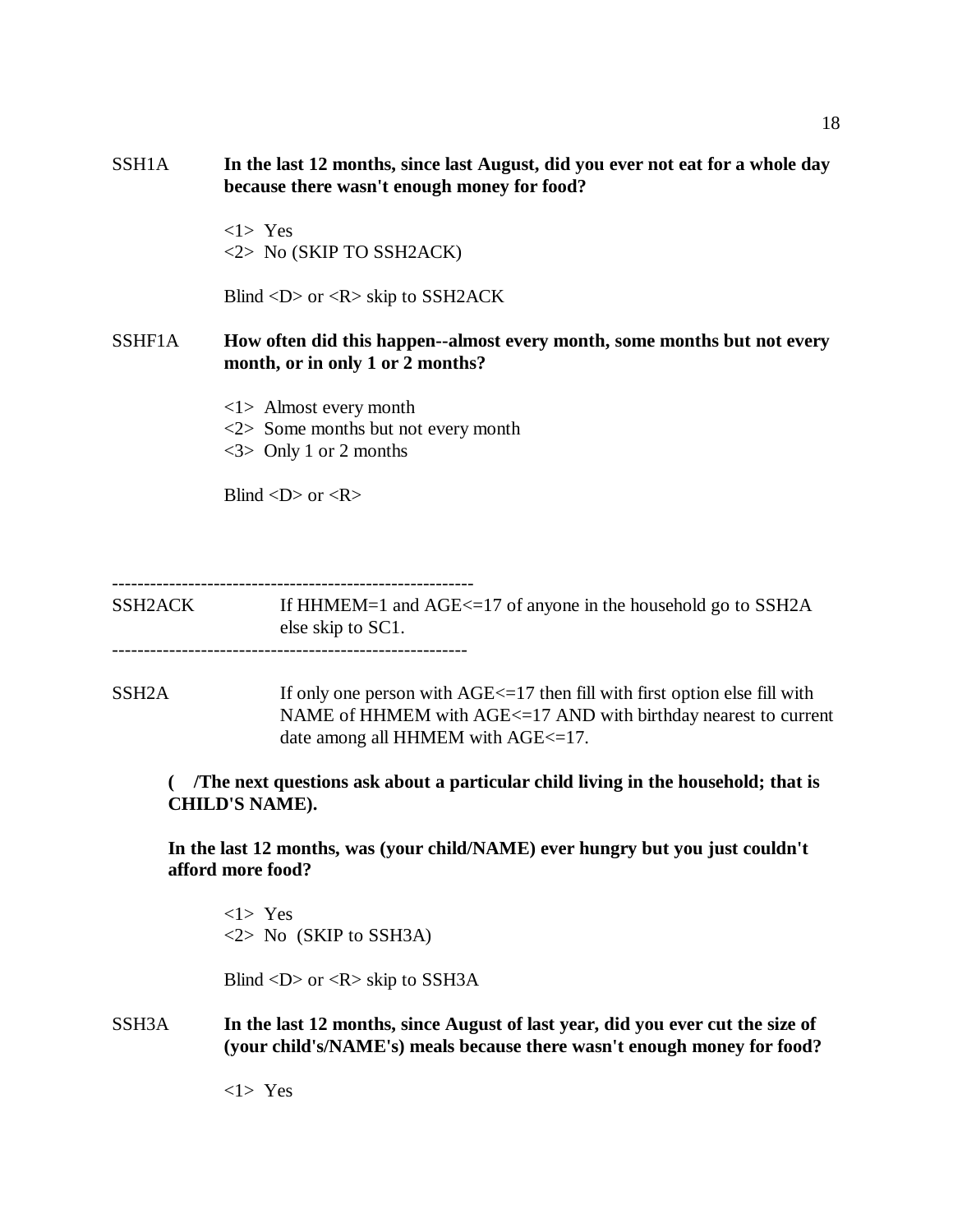$\langle 2 \rangle$  No (SKIP to SSH4A)

Blind <D> or <R> (SKIP to SSH4A)

- SSHF3A **How often did this happen almost every month, some months but not every month, or in only 1 or 2 months?**
	- <1> Almost every month
	- <2> Some months but not every month
	- <3> Only 1 or 2 months

Blind  $\langle D \rangle$  or  $\langle R \rangle$ 

## SSH4A **In the last 12 months, did (your child/ NAME) ever skip a meal because there wasn't enough money for food?**

<1> Yes <2> No (SKIP to SSH5A)

Blind  $\langle D \rangle$  or  $\langle R \rangle$  skip to SSH5A

## SSHF4A **How often did this happen - almost every month, some months but not every month, or in only 1 or 2 months?**

<1> Almost every month <2> Some months but not every month <3> Only 1 or 2 months

Blind  $\langle D \rangle$  or  $\langle R \rangle$ 

SSH5A **In the last 12 months, did (your child/NAME) not eat for a whole day because there wasn't enough money for food?**

> <1> Yes <2> No

Blind  $\langle D \rangle$  or  $\langle R \rangle$ 

For items SC1 through SC4, if only 1 HHMEM=1 andAGE>=18 in household then fill first parenthetical with first option else fill with second option.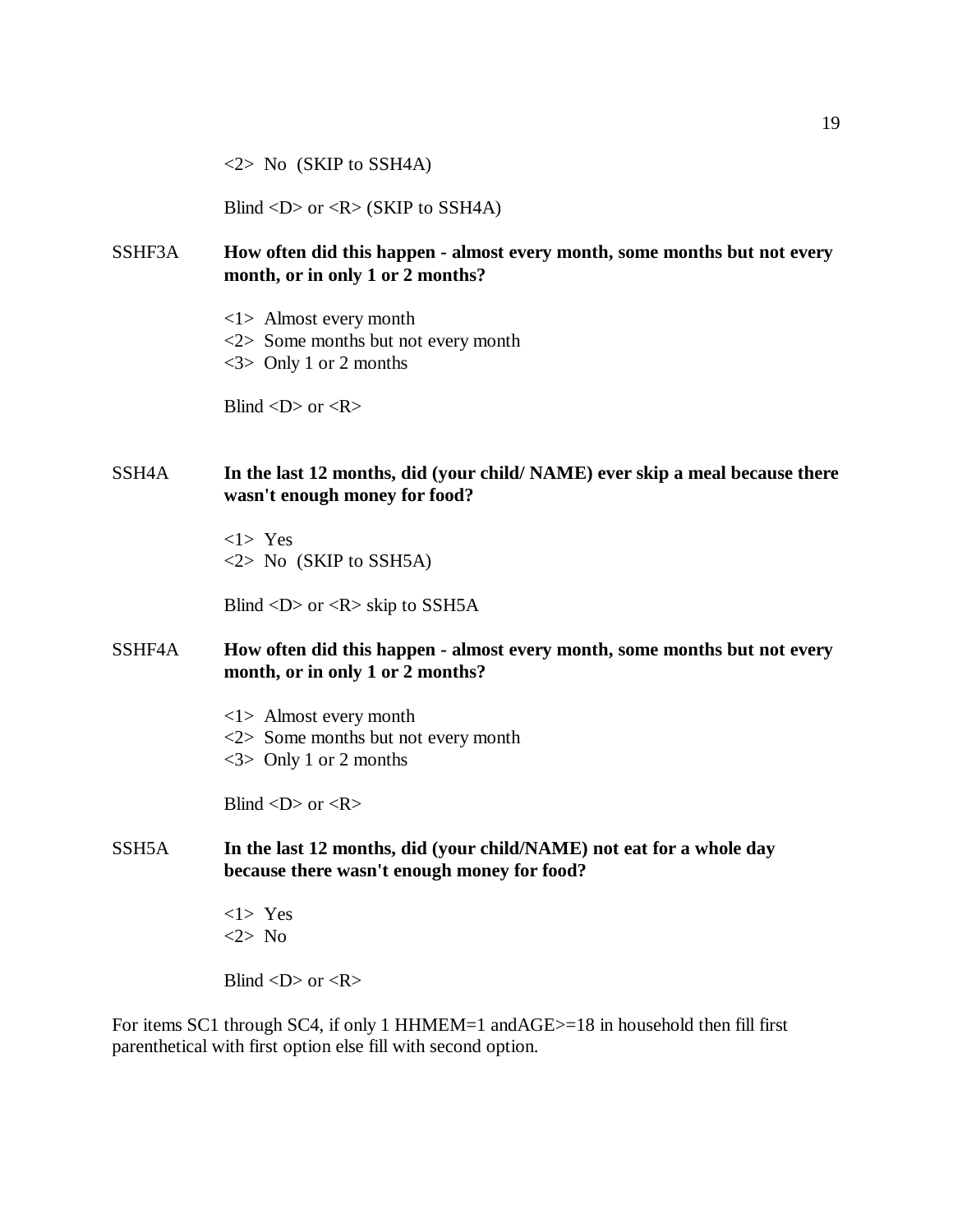SC1 **In the last 12 months, did (you/you or other adults in your household) ever get food or borrow money for food from friends or relatives?**

> <1> Yes <2> No (Skip to SC2CK)

Blind  $\langle D \rangle$  or  $\langle R \rangle$  skip to SC2CK

## SCF1 **How often did this happen-almost every month, some months but not every month, or in only 1 or 2 months?**

<1> Almost every month <2> Some months but not every month <3> Only 1 or 2 months

Blind  $\langle D \rangle$  or  $\langle R \rangle$ 

SC2CK IF HHMEM=1 and anyone in the household is AGE=17 or less ask SC2 else skip to SC3. -----------------------------------------------------------------

 $SC2$  If only one child with  $AGE < =17$  fill second parenthetical with "your child" else fill with second option.

**In the last 12 months, did (you/ you or other adults in your household) ever send or take (your child/ the children) to the homes of friends or relatives for a meal because you were running out of food?** 

<1> Yes <2> No

Blind  $\langle D \rangle$  or  $\langle R \rangle$ 

SC3 **In the last 12 months, did (you/ you or other adults in your household) ever get emergency food from a church, a food pantry, or food bank?** 

> <1> Yes  $\langle 2 \rangle$  No (SKIP TO SC4)

Blind  $\langle D \rangle$  or  $\langle R \rangle$  skip to SC4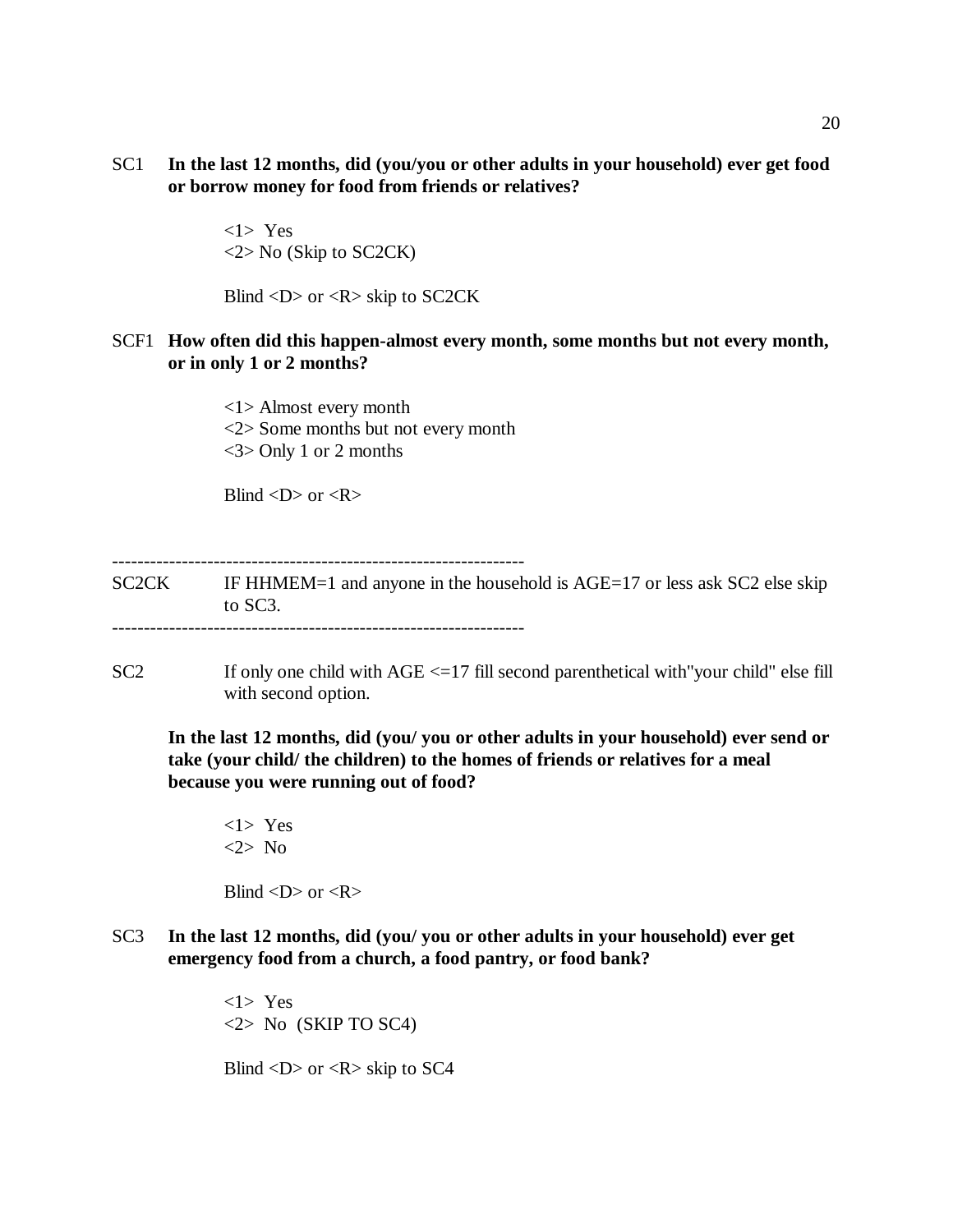## SCF3 **How often did this happen-almost every month, some months but not every month, or in only 1 or 2 months?**

<1>Almost every month <2> Some months but not every month <3> Only 1 or 2 months

Blind  $\langle D \rangle$  or  $\langle R \rangle$ 

SC4 **In the last 12 months, did (you/you or other adults in your household) ever eat any meals at a soup kitchen?**

> <1>Yes <2> No

Blind  $\langle D \rangle$  or  $\langle R \rangle$ 

 $S3CK$  If  $SP1 = 1$ , D, or R then fill second parenthetical with second option else fill with first option. ------------------------------------------------------------

S3 If definite amount given in S1, fill first parenthetical with amount given else if range given in S1 fill with range given.

> **You said that altogether your household usually spends (\$\_ \_ \_ \_ / about \$\_ \_ \_ \_ to \$\_ \_ \_ \_) on food in an average week. This next question asks you to estimate the LOWEST amount of money that you would need to spend on food to meet the food needs of your household.**

> **What is the LOWEST POSSIBLE amount that you could spend for food, per week or per month, and still provide a healthy, acceptable diet for your household ( /including any purchases made with food stamps)?**

 $\int$   $\int$   $\frac{1}{2}$   $\int$   $\frac{1}{2}$   $\int$   $\frac{1}{2}$   $\int$   $\frac{1}{2}$   $\int$   $\frac{1}{2}$   $\int$   $\frac{1}{2}$   $\int$   $\frac{1}{2}$   $\int$   $\frac{1}{2}$   $\int$   $\frac{1}{2}$   $\int$   $\frac{1}{2}$   $\int$   $\frac{1}{2}$   $\int$   $\frac{1}{2}$   $\int$   $\frac{1}{2}$   $\int$   $\frac{1}{2}$   $\int$  <1> Per week <2> Per month

Blind  $\langle D \rangle$  or  $\langle R \rangle$ 

**Use S3A and S3B here, not S3. S3A is the amount, S3B indicates "per week" or "per month".**